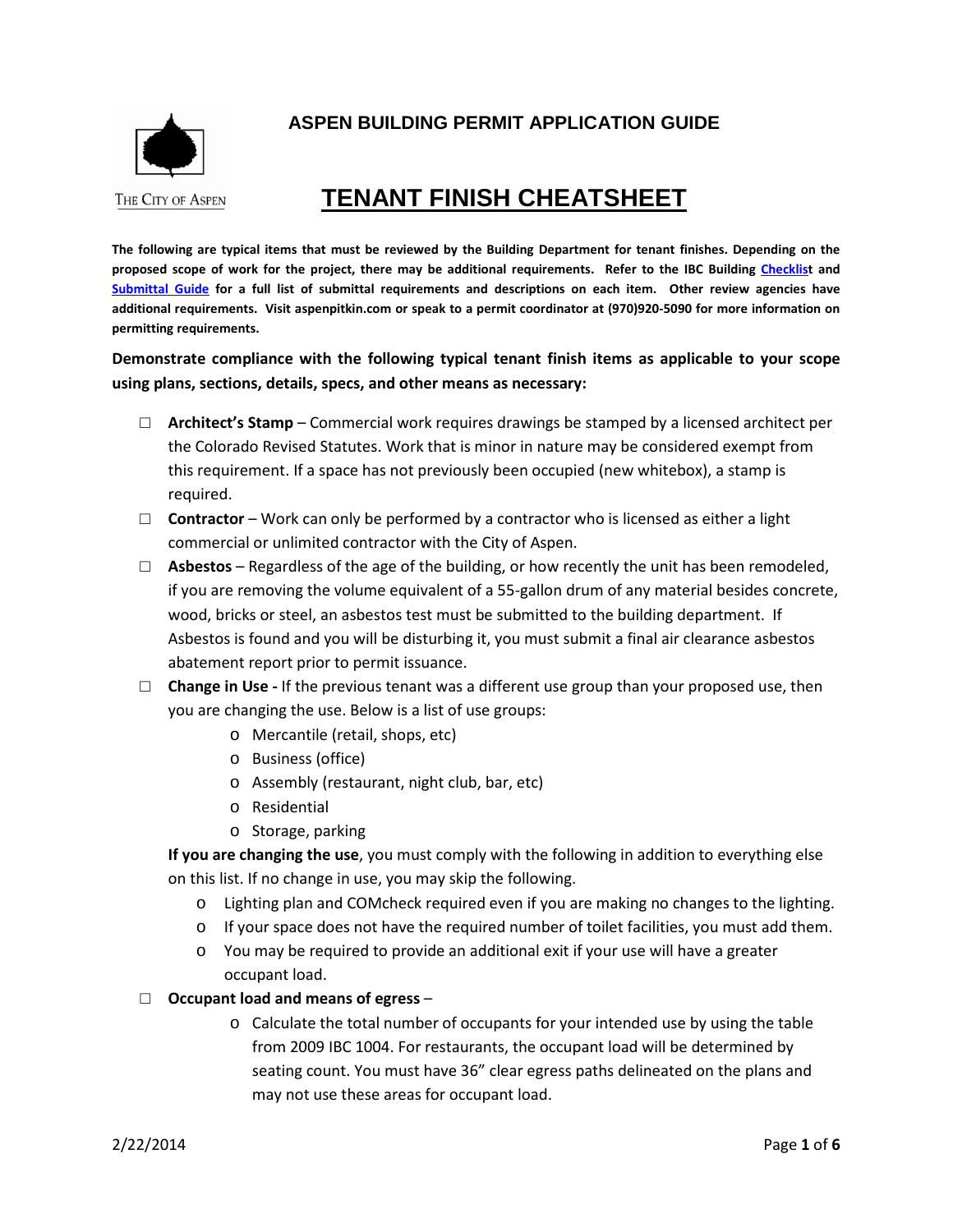- o Show exit access travel distance and common path of travel from most remote points to each exit. The path should begin 2' from a wall and run rectilinearly (right angles, not diagonally). Provide the distances.
- □ **Accessibility** All new or altered construction must be accessible. Detail and dimension any of the following items that you may have in your scope. Reference the accessibility items at the end of this document.
	- o Point of sale counters
	- o Dressing rooms
	- o Toilet rooms
	- o Ramps
	- o Drinking fountains
	- o Work surfaces
	- o Dining/drinking surfaces (seating at tables and bars)
	- o Kitchenette
	- o Storage

The following is required if you are making *any* alterations within the space of primary function (i.e. the sales area of a retail store):

- o Accessible entrance (provide a ramp or lift as needed).
- o Accessible route (provide ramps or lifts for all changes in level, doors must have 32" clear opening width and have maneuvering clearances, spaces between built ins must be 36" clear, etc)
- o Accessible toilet facilities (every toilet room that serves your unit must be accessible). If there are existing toilet facilities onsite, provide a site plan with the travel path distance (max 500' and 1 story up or down).
- o Accessible drinking fountain (kitchenette or water cooler acceptable if occupant load is less than 50, but none required if occupant load is 15 or less.

However, you are not required to spend more than 20% of your total project budget (labor + materials) on the accessible entrance, route, and toilets. For example, if you are spending \$10,000 on your tenant finish, you do not need to spend more than an additional \$2,000 on accessibility upgrades. You may choose where to spend this money between the entrance, route, and toilets. Provide construction estimates for your total scope of work and for the additional accessibility scope.

If your scope is limited to electrical or mechanical work, upgrading accessibility is not required.

### □ **Fire and Sound resistance**–

 $\Box$  Floors, ceilings, and walls that separate the unit from other units or occupancies may be required to be fire rated. **Plans must indicate what is on the opposite side of each of your bounding walls, as well as above and below your unit**. Contact a plans examiner for help in figuring out which components must be fire rated and how.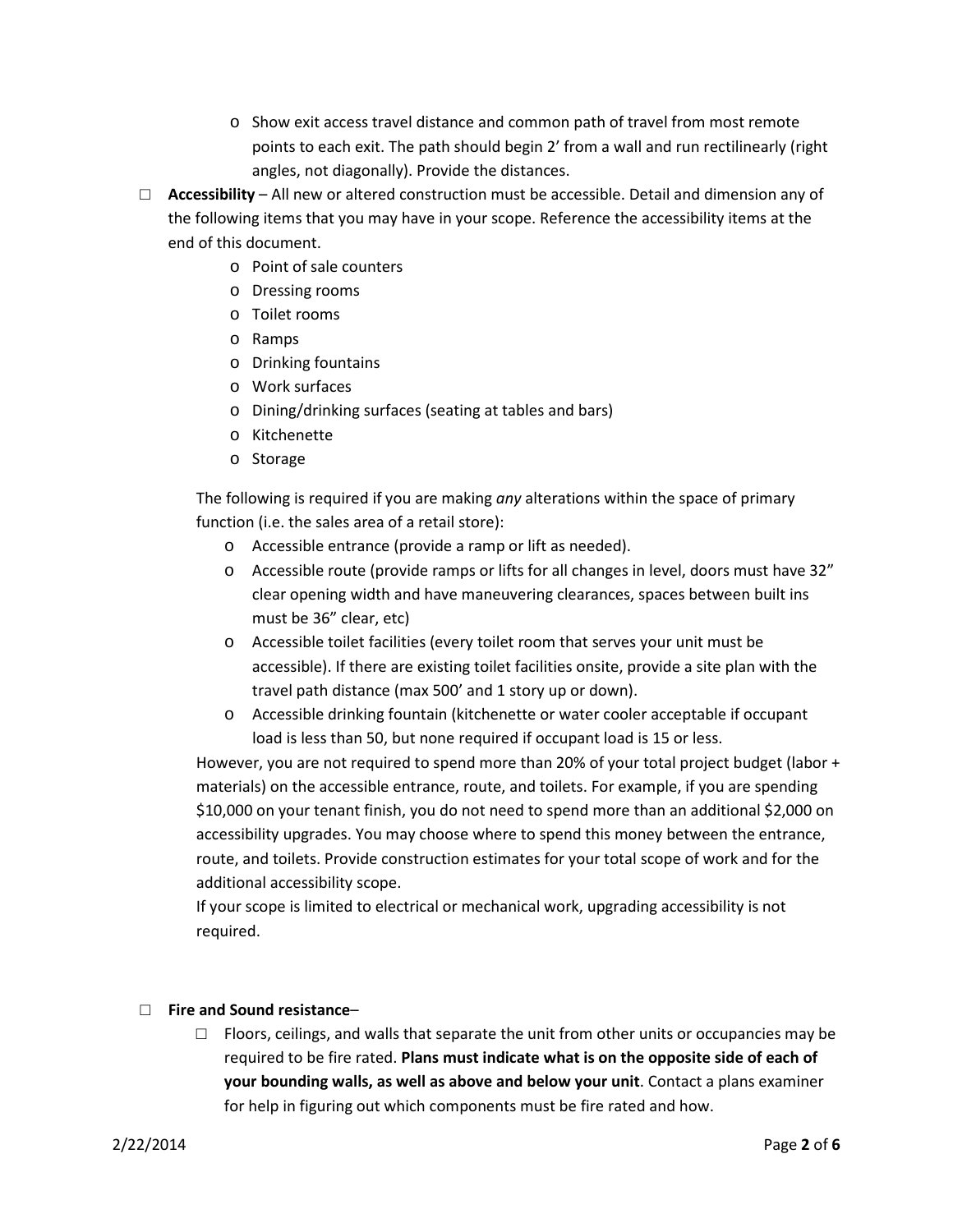- $\Box$  Floors, ceilings, roofs, bearing walls, and exterior walls may need to be rated depending on the type of construction; typically this is Type VA, which requires those components to be 1 hour fire rated. **Contact a permit coordinator for help looking up the type of construction of your building.**
- □ Exterior walls that are less than 30 feet from a property line that abut another property (street facing exempt) or less than 60 feet from another building on the same lot may need to be fire rated. Windows and doors in these walls may also need a fire rating. **If altering an outside wall or windows/doors, provide a site plan and elevation with dimensions to demonstrate compliance.**

Additionally, floors, ceilings, and walls that separate the unit from residential units must have **sound resistance**:

- If there is residential above the unit, the ceiling must have an STC rating of 50 or greater.
- If there is residential below the unit, the floor must have an IIC rating of 50 or greater.
- If there is residential beside the unit, the wall must have an STC rating of 50 or greater.

**If more than 32 square feet worth of drywall is disturbed in an assembly that is required to be fire rated, you must bring it up to current code.** Label all fire and sound rated assemblies on the plans to reference a detail and a listed and tested assembly. Print out the full installation instructions of each listed and tested assembly on the plans. For IIC ratings, you may submit a cut sheet of a floor underlayment product that will achieve the necessary IIC of 50 or more with your floor construction type. Listed and tested assemblies can be from one of the following:

o [UL Listings](http://database.ul.com/cgi-bin/ulweb/LISEXT/1FRAME/FireResistanceWizard.html) o [Gypsum Manual \(GA-600 Fire](https://bulk.resource.org/codes.gov/bsc.ca.gov/sibr/org.gypsum.GA-600-09.pdf)  [Resistance Design Manual\)](https://bulk.resource.org/codes.gov/bsc.ca.gov/sibr/org.gypsum.GA-600-09.pdf) o From a manufacturer if the assembly was tested to UL 263 or ASTM 119.

o [2009 IBC section 720](http://publicecodes.cyberregs.com/icod/ibc/2009/icod_ibc_2009_7_sec020.htm)

o [2009 IBC section 721](http://publicecodes.cyberregs.com/icod/ibc/2009/icod_ibc_2009_7_sec021.htm)

- o [ESR reports \(ICC Evaluation Service\)](http://www.icc-es.org/Evaluation_Reports/)
- o [California Office of Noise Control](http://www.toolbase.org/PDF/CaseStudies/stc_icc_ratings.pdf)
- o Other as approved by City of Aspen

\*\*See the Sample Fire and Sound Assemblies Guide for a list of typical assemblies.

### □ **Penetrations in fire resistive assemblies**

Any fixtures, pipes, vents, conduit, framing, or other items that penetrate through a fire rated assembly must be protected per 2009 IBC 713. Some common examples below:

- **Bathroom exhaust fan: if installed in a fire resistant rated ceiling or roof, requires a ceiling** radiation damper. If installed in a dropped ceiling which is not part of a fire resistant assembly, no protection is required, unless the duct penetrates an assembly. In this case one option would be to use 26 ga. rigid duct and fire caulk the annular space.
- Dryer duct: one option would be to use 26 ga. rigid duct and fire caulk the annular space.
- Recessed light can: if installed in a fire resistant rated ceiling or roof, requires either a drywall box enclosure or a rated 'hat'. If installed in a dropped ceiling which is not part of a fire resistant assembly, no protection is required, but it must be IC rated if in contact with insulation. All cans must be sealed and gasketed if they are in a roof (thermal envelope).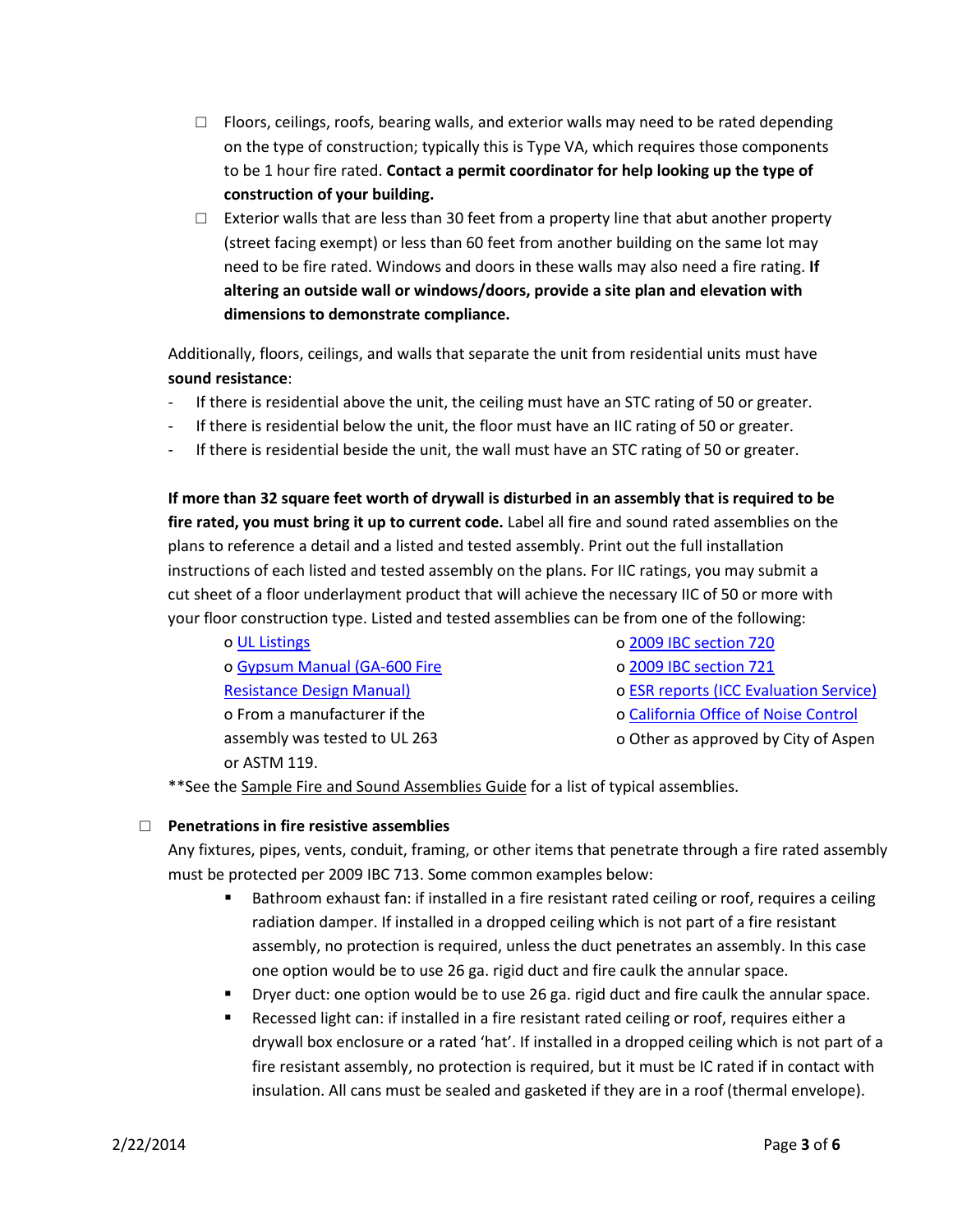- Ductwork extending completely through a rated roof (through penetration, not membrane): one option would be to use 26 ga. rigid duct and fire caulk the annular space.
- Ductwork penetrating other rated assemblies (through or membrane): fire damper required.
- □ **Dropped Ceilings, Soffits, and Furred Walls -** This applies to the attachment of finishes or furring to any assemblies that are required to be either fire-rated or non-combustible and is separate from the firerated assembly requirement.

If furred 1 ¾ inches or less, do one of the following:

- 1. Fill spaces with Class A material.
- 2. Fill spaces with inorganic, non-combustible material.
- 3. Fireblock 8 feet in all directions.

If set out (furred) greater than 1 ¾ inches:

**Framing members, hangers, and other assembly members must be non-combustible.** *You may not use wood.* In Type III and V construction only, you may use fire retardant treated wood or non-combustible framing.

AND do one of the following:

- 1. Use a Class A finish material (such as drywall).
- 2. Fill spaces with inorganic, non-combustible material.
- 3. Fireblock 8 feet in all directions.
- 4. Protect both sides with fire sprinklers



- □ **Fireplace**  Any new or altered fireplaces require a [fireplace registration form.](http://www.aspenpitkin.com/Portals/0/docs/businessnav/BuildorRemodel/Fireplace%20OR%20Woodstove%20Registration.pdf) For new direct vent fireplaces, provide the installation instructions. For new or altered wood burning or gas log fireplaces, provide a fireplace detail with the following:
	- o Type (ie: gas log, direct-vent, wood burning)
	- o Site built or factory made
	- o Dimensions, including firebox opening
	- o Firebox and chimney/flue clearances to combustibles
	- o Firebox and hearth extension dimensions and construction
	- o Firebox and hearth extension support. Gas log fireplaces must be

supported by non-combustible underpinnings to grade, with no wood in the load path.

- o Exterior air supply
- o Gas log fireplaces must have gasketed doors or an interlocked electronic damper and outdoor combustion air (2009 IECC 402.4.3, IBC 21)
- □ **Commercial kitchen** Provide a floor plan of all equipment, sinks, and drains. Provide the design for the following as applicable:
	- **Type I and/or Type II hood, including clearances and termination**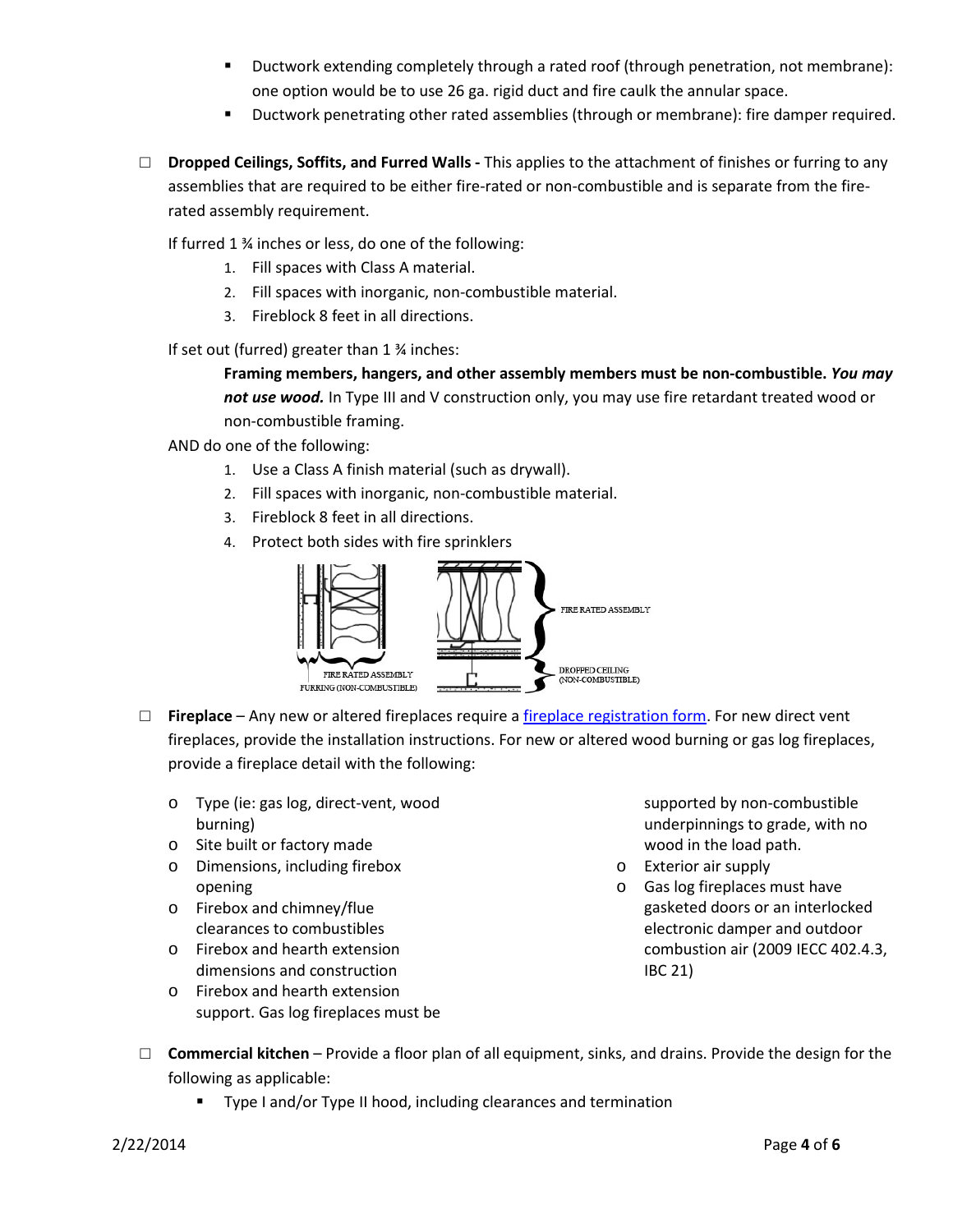- **ventilation**
- **Grease trap**
- □ **Electric panel** any alteration surrounding an electric panel must maintain a 30" wide by 36" deep working space that extends to the underside of the ceiling framing but not less than 6'6". Panel may not be located in a closet. All units served by an electric panel must have access to that panel.
- □ **Hot water heater/ boiler**
	- **Pan and drain required**
	- New vent or piping? See fire resistive penetration section.
- □ **A/C, fan coil, mini split, etc**
	- **Show location and provide access and working space**
	- **EXECONDERGHEE** Condensate drainage required
	- Rooftop locations: provide height, distance from roof edge, roof slope, and access. If equipment or access is less than 10' from roof edge, guardrails required. Greater than 16' in height: permanent ladder required.
	- New piping or ductwork? See fire resistive penetration section.
- □ **Lighting** Provide the following:
	- **Lighting Plans**
		- Show existing and proposed permanent light fixtures with each type labeled (i.e. A1, A2, B1, etc).
		- Show how light fixtures are controlled (switches).
			- o Daylighting: All permanent light fixtures within 15 feet of a window, skylight, or glazed door must be controlled separately from other lights within the space.
			- $\circ$  Controls: Unless there is only a single light fixture in a space, you must either provide occupancy sensors, dimmers, or control the lights such that the overall lighting can be reduced by 50% in an even fashion, such as by controlling alternating fixtures.
			- o Controls must be within 15" to 48" above the floor for handicap accessibility.
		- If you take any retail highlighting allowances, label and provide the square footages of the areas of the store that are used for display of merchandise. For example, you may use the surface area of each shelf and wall (in vertical plane) used for display of merchandise.
		- If you can demonstrate on the existing and proposed plans that you will not alter more than 50% of the existing lights and that you will not increase the total existing wattage, then you do not need to submit a COMcheck.
	- **Lighting Cutsheets** Each new fixture must have a cutsheet that gives the maximum wattage. Cutsheets should be labeled to match the plans (i.e. A1, A2, B1, etc).
	- **Interior Lighting COMcheck** Use this software program from energycodes.gov to calculate the total energy use of your lights. Tutorial available online.
		- Label each fixture type to match the plans (i.e. A1, A2, B1, etc).
	- **Exterior Lighting COMcheck** Required for any alterations to exterior lighting.